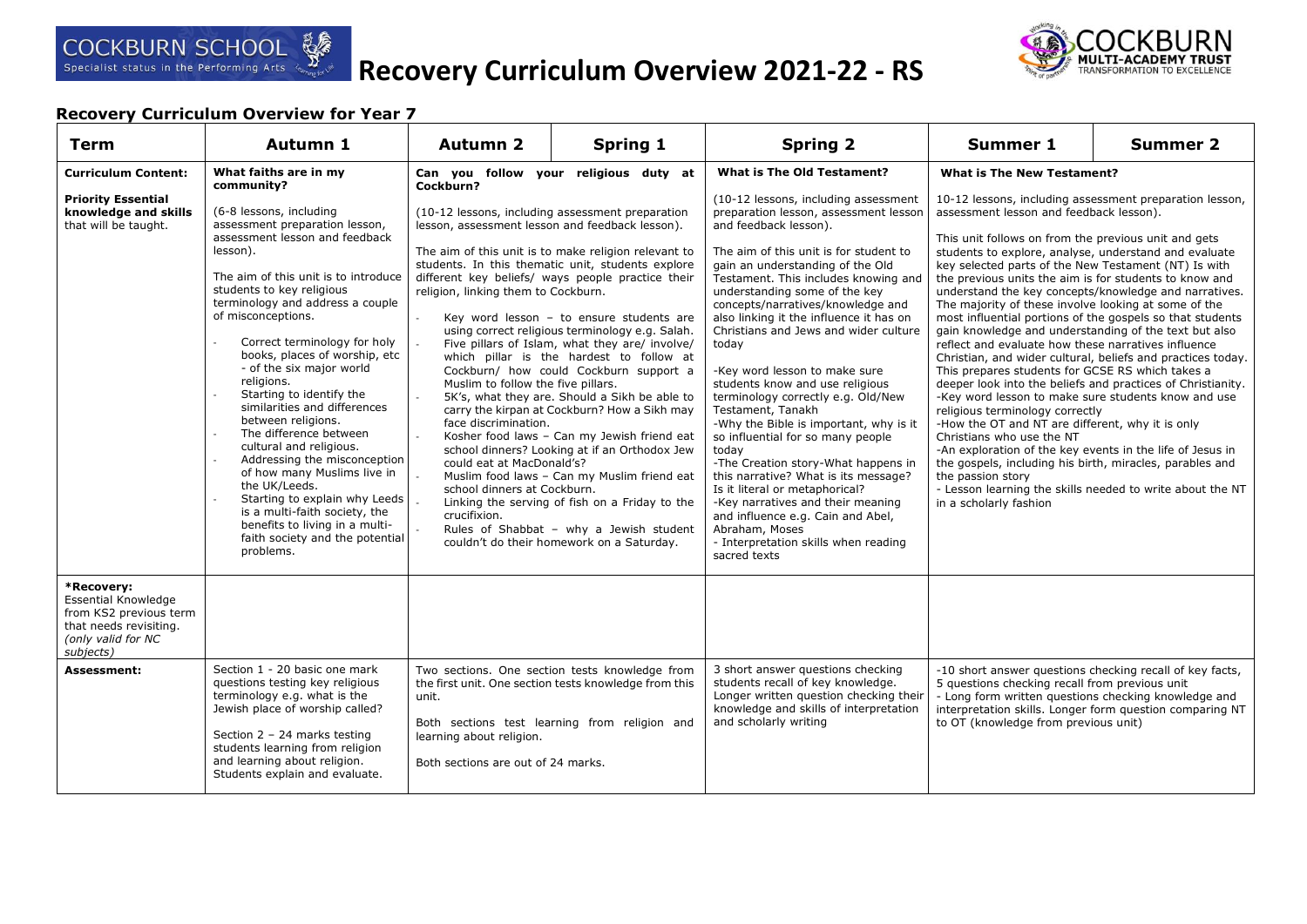| Term                                                                                                                           | Autumn 1                                                                                                                                                                                                                                                                                                                                                                                                                                                                                                                                                                                             | Autumn <sub>2</sub>                                                          | Spring 1                                                                                                                                                                                                                                                                                                                                                 | <b>Spring 2</b>                                                                                                                                                                                                                                                       | Summer 1                                                                                                                                                                                                                                                                                                                                                                                                                                                                                                                                                                                                                                                                                                                                                                                                                                            | Summer 2                                                                                                                                                                                                                                                                                                                                                                                                                                                                                                                                                                                                                                                        |
|--------------------------------------------------------------------------------------------------------------------------------|------------------------------------------------------------------------------------------------------------------------------------------------------------------------------------------------------------------------------------------------------------------------------------------------------------------------------------------------------------------------------------------------------------------------------------------------------------------------------------------------------------------------------------------------------------------------------------------------------|------------------------------------------------------------------------------|----------------------------------------------------------------------------------------------------------------------------------------------------------------------------------------------------------------------------------------------------------------------------------------------------------------------------------------------------------|-----------------------------------------------------------------------------------------------------------------------------------------------------------------------------------------------------------------------------------------------------------------------|-----------------------------------------------------------------------------------------------------------------------------------------------------------------------------------------------------------------------------------------------------------------------------------------------------------------------------------------------------------------------------------------------------------------------------------------------------------------------------------------------------------------------------------------------------------------------------------------------------------------------------------------------------------------------------------------------------------------------------------------------------------------------------------------------------------------------------------------------------|-----------------------------------------------------------------------------------------------------------------------------------------------------------------------------------------------------------------------------------------------------------------------------------------------------------------------------------------------------------------------------------------------------------------------------------------------------------------------------------------------------------------------------------------------------------------------------------------------------------------------------------------------------------------|
| <b>Curriculum</b><br><b>Content:</b><br><b>Priority</b><br><b>Essential</b><br>knowledge<br>and skills that<br>will be taught. | What is a rite of passage?<br>(10-12 lessons, including assessment preparation lesson, assessment lesson<br>and feedback lesson).<br>-Key word lesson, revisiting past terminology from Year 7 and introducing new $\cdot$<br>vocab.<br>-Rites of passage in general and what they are. Getting students to reflect on<br>their own life and what they want to achieve.<br>-Baptism - what happens/ symbolism/ importance.<br>-Brit Milah - what happens/symbolism/ importance.<br>-Aqiqah- what happens/symbolism/ importance.<br>-Comparing and contrasting the three birth ceremonies throughout. |                                                                              | Is marriage still important?<br>(10-12) lessons, including assessment preparation lesson, assessment<br>lesson and feedback lesson).<br>some people choose to cohabitate.<br>$\bullet$<br>importance.<br>importance.<br>The difference between an arranged and forced marriage.<br>Comparing and contrasting different wedding ceremonies<br>throughout. | Looking at why people still marry in contemporary Britain and why<br>Christian marriage ceremony - purpose/ what happens/ symbolism/<br>Muslim marriage ceremony/ purpose/ what happens/ symbolism/<br>Addressing misconceptions. Students know where to go for help. | What is a moral decision?<br>(6-8) lessons, including assessment<br>preparation lesson, assessment<br>lesson and feedback lesson).<br>Students look at what a<br>moral dilemma is.<br>Explore if eating meat is<br>right/ wrong/ the reasons<br>people don't eat meat/ links<br>to factory farming. Ethical<br>decisions about what meat to<br>buy.<br>Exploring if conflict is right -<br>introducing the ideas of<br>situation Ethics - basing<br>decisions on the most loving<br>thing to do.<br>Looking at the story of the<br>Fall - linking to freewill/<br>original sin and moral evil.<br>Exploring John Pridmore and<br>his conversion and how his<br>life changed/ how he changed<br>how to make decisions and<br>why.<br>Exploring forgiveness<br>focusing on case studies -<br>linking specifically to<br>forgiveness and Christianity. | Who are the inspirational<br>figures in a religion?<br>(6-8) lessons, including<br>assessment preparation lesson,<br>assessment lesson and<br>feedback lesson).<br>The aim of this unit is for<br>students to investigate the life,<br>belief and teachings, of a<br>variety of selected figures from<br>a variety of religious<br>backgrounds. The aim is for<br>students to go beyond learning<br>about the actions of key figures<br>and looking at how their<br>religious beliefs inspired them<br>and how they practiced their<br>faith.<br>- Figures and their beliefs<br>explored include Martin Luther<br>King, Gandhi, Dalai Lama,<br>Malala Yousufzai |
| <b>Recovery:</b><br>Essential<br>Knowledge<br>from previous<br>term that<br>needs<br>revisiting.                               | Holy books<br>Religious symbols<br>Abraham and circumcision.                                                                                                                                                                                                                                                                                                                                                                                                                                                                                                                                         | Religious stories as the basis for religious practice, i.e. the link between | Religion and social cohesion<br>Religious stories<br>Religious ethics<br>Christian creation story                                                                                                                                                                                                                                                        |                                                                                                                                                                                                                                                                       | None. New religion being studied.<br>However, disciplinary skills will need<br>revisiting:<br>-evaluating                                                                                                                                                                                                                                                                                                                                                                                                                                                                                                                                                                                                                                                                                                                                           |                                                                                                                                                                                                                                                                                                                                                                                                                                                                                                                                                                                                                                                                 |
| <b>Assessment:</b>                                                                                                             | Rites of passage<br>Rites of passage<br>Marriage                                                                                                                                                                                                                                                                                                                                                                                                                                                                                                                                                     |                                                                              | Rites of passage<br>Marriages<br>Moral decisions<br>Rites of passages<br>Marriages<br>Moral decisions<br>Creation narratives                                                                                                                                                                                                                             |                                                                                                                                                                                                                                                                       | Rites of passages<br>Marriages<br>Moral decisions<br>Creation narratives                                                                                                                                                                                                                                                                                                                                                                                                                                                                                                                                                                                                                                                                                                                                                                            |                                                                                                                                                                                                                                                                                                                                                                                                                                                                                                                                                                                                                                                                 |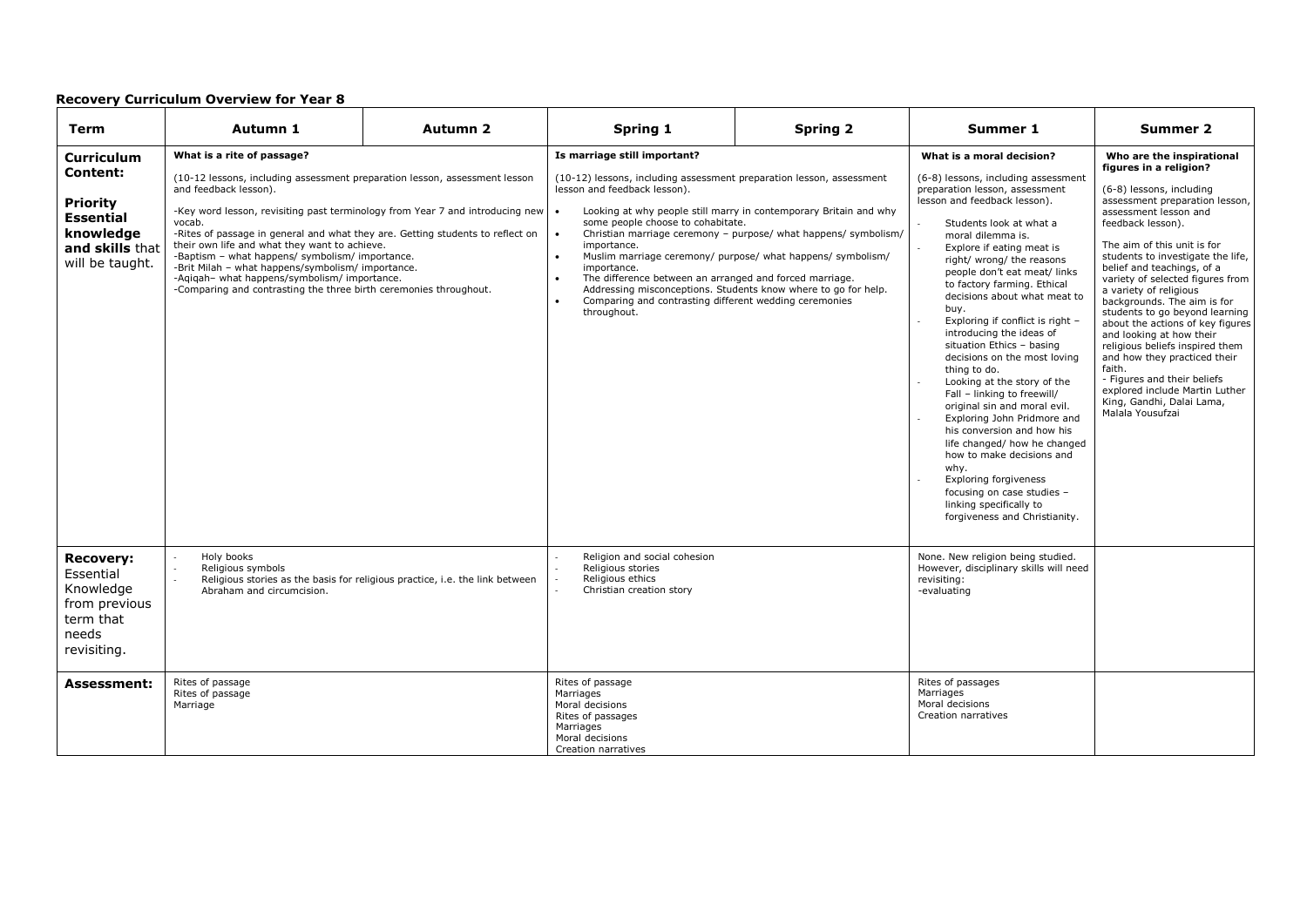| <b>Term</b>                                                                                                             | Autumn 1                                                                                                                                                                                                                                                                                                                                                                                                                                                                                                                      | <b>Autumn 2</b>                                             | Spring 1                                                                                                                                                                                                                                                                                                                                                                                                                                                                                                                                                                                                                                                                                                                                                                                                                                          | <b>Spring 2</b>                                                                                        | Summer 1                                                                                                                                                                                                                                                                                                                                                                      | Summer 2                                                                                |
|-------------------------------------------------------------------------------------------------------------------------|-------------------------------------------------------------------------------------------------------------------------------------------------------------------------------------------------------------------------------------------------------------------------------------------------------------------------------------------------------------------------------------------------------------------------------------------------------------------------------------------------------------------------------|-------------------------------------------------------------|---------------------------------------------------------------------------------------------------------------------------------------------------------------------------------------------------------------------------------------------------------------------------------------------------------------------------------------------------------------------------------------------------------------------------------------------------------------------------------------------------------------------------------------------------------------------------------------------------------------------------------------------------------------------------------------------------------------------------------------------------------------------------------------------------------------------------------------------------|--------------------------------------------------------------------------------------------------------|-------------------------------------------------------------------------------------------------------------------------------------------------------------------------------------------------------------------------------------------------------------------------------------------------------------------------------------------------------------------------------|-----------------------------------------------------------------------------------------|
| <b>Curriculum</b><br>Content:<br><b>Priority</b><br><b>Essential</b><br>knowledge<br>and skills that<br>will be taught. | Christian Beliefs - Section 1 - Paper 1.<br>Exploring the nature of God e.g. omnipotence, just etc.<br>Key beliefs about the oneness of God and the Trinity.<br>Christian beliefs about creation and different<br>interpretations.<br>The incarnation and the belief in Jesus as the Son of<br>$\sim$<br>God.<br>The crucifixion.<br>$\sim$<br>The resurrection and Ascension.<br>The afterlife and judgement, linking to key parables.<br>Heaven/ Hell/ Purgatory.<br>Sin and Salvation.<br>The role of Christ in Salvation. |                                                             | Christian Practices - Section 2 - Paper 1.<br>Worship/ Liturgical/ non liturgical.<br>$\sim$<br>Prayer -formal and informal.<br>$\sim$<br>Baptism - infant and believers.<br>$\overline{\phantom{a}}$<br>Sacraments in general.<br>$\overline{\phantom{a}}$<br>Holy Communion and how different denominations<br>celebrate it.<br>Pilgrimage-focusing on Lourdes and Iona.<br>$\overline{\phantom{a}}$<br>Celebrating festivals e.g. Christmas and Easter.<br>$\overline{\phantom{a}}$<br>The role of the Church in the local community e.g.<br>street pastors and food banks.<br>The place of mission and evangelism.<br>$\sim$<br>The importance of the worldwide Church.<br>Reconciliation, focusing on the work of Desmond Tutu<br>and the Corrymeela project.<br>Christian persecution.<br>$\sim$<br>The Church's response to world poverty. |                                                                                                        | Muslim Beliefs - Section 3 - Paper 1.<br>The Oneness of God and the supremacy of God's<br>will.<br>Key beliefs of Sunni and Shi'a Islam.<br>The nature of God -99 names for God.<br>Angles, role and purpose.<br>Predestination.<br>Life and death - Barzack.<br>Prophethood and Adam.<br>Ibrahim - two key stories.<br>Muhammad and the Imamate.<br>The holy books in Islam. |                                                                                         |
| <b>Recovery:</b><br>Essential<br>Knowledge<br>from previous<br>term that<br>needs<br>revisiting.                        | Content from year 8 /<br>home learning:<br>-Nature of God                                                                                                                                                                                                                                                                                                                                                                                                                                                                     | - Content from year 8 /<br>home learning:<br>-Life of Jesus | Content from year 8 / home<br>learning:<br>-Christian sacraments<br>-Marriage                                                                                                                                                                                                                                                                                                                                                                                                                                                                                                                                                                                                                                                                                                                                                                     | Content from year 8 /<br>home learning:<br>-Role of charity<br>-Role of religion in social<br>cohesion | Content from year 8 /<br>home learning:<br>-Five pillars<br>-Muslim pilgrimage                                                                                                                                                                                                                                                                                                | Content from year 8 /<br>home learning:<br>-Religious stories - the<br>role of prophets |
| <b>Assessment:</b>                                                                                                      | Assessment on Christian Beliefs, 5 distinct styles of questions.                                                                                                                                                                                                                                                                                                                                                                                                                                                              |                                                             | Two sections one on Christian beliefs and one on Christian<br>practices.<br>Each section has 5 questions.                                                                                                                                                                                                                                                                                                                                                                                                                                                                                                                                                                                                                                                                                                                                         |                                                                                                        | Three sections -<br>Christian beliefs, Christian practices and<br>Islam beliefs.<br>Each section has 5 questions                                                                                                                                                                                                                                                              |                                                                                         |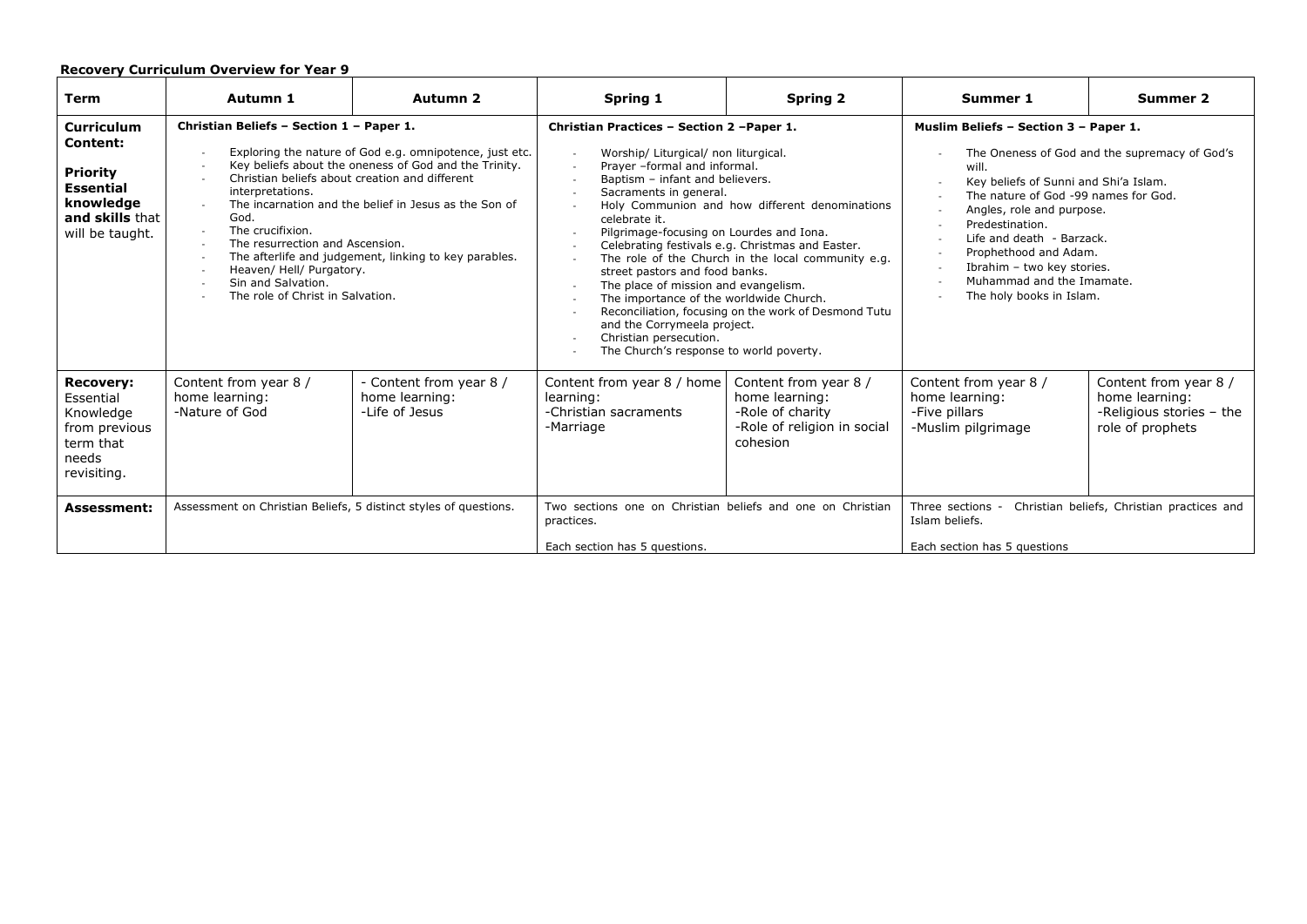| <b>Term</b>                                                                                                                                 | Autumn 1                                                                                                                                                                                                                                                                                                                                                                                                                                                                                                                                                                                             | Autumn <sub>2</sub>                                                                                                                                                                                        | Spring 1                                                                                                                                                                                                                                                                                                                                                                                                                                                                                                                                                               | <b>Spring 2</b> | Summer 1                                                                                                                                                                                                                                                                                                                                                                                                                                                                                                                                                                                                                                                                                                                                              | <b>Summer 2</b> |
|---------------------------------------------------------------------------------------------------------------------------------------------|------------------------------------------------------------------------------------------------------------------------------------------------------------------------------------------------------------------------------------------------------------------------------------------------------------------------------------------------------------------------------------------------------------------------------------------------------------------------------------------------------------------------------------------------------------------------------------------------------|------------------------------------------------------------------------------------------------------------------------------------------------------------------------------------------------------------|------------------------------------------------------------------------------------------------------------------------------------------------------------------------------------------------------------------------------------------------------------------------------------------------------------------------------------------------------------------------------------------------------------------------------------------------------------------------------------------------------------------------------------------------------------------------|-----------------|-------------------------------------------------------------------------------------------------------------------------------------------------------------------------------------------------------------------------------------------------------------------------------------------------------------------------------------------------------------------------------------------------------------------------------------------------------------------------------------------------------------------------------------------------------------------------------------------------------------------------------------------------------------------------------------------------------------------------------------------------------|-----------------|
| <b>Curriculum</b><br>Content:<br><b>Priority</b><br><b>Essential</b><br>knowledge<br>and skills that $\vert \cdot \vert$<br>will be taught. | Christian Practices - Section 2 - Paper 1.<br>Pilgrimage-focusing on Lourdes and Iona.<br>$\bullet$<br>$\bullet$<br>street pastors and food banks.<br>The place of mission and evangelism.<br>The importance of the worldwide Church.<br>$\bullet$<br>Tutu and the Corrymeela project.<br>Christian persecution.<br>$\bullet$<br>The Church's response to world poverty.<br>$\bullet$<br>Islam beliefs<br>$\bullet$<br>will.<br>Key beliefs of Sunni and Shi'a Islam.<br>$\bullet$<br>The nature of God -99 names for God.<br>$\bullet$<br>Angles, role and purpose.<br>$\bullet$<br>Predestination. | Celebrating festivals e.g. Christmas and Easter.<br>The role of the Church in the local community e.g.<br>Reconciliation, focusing on the work of Desmond<br>The Oneness of God and the supremacy of God's | <b>Islam beliefs</b><br>Life and death - Barzack.<br>Prophethood and Adam.<br>$\bullet$<br>Ibrahim - two key stories.<br>$\bullet$<br>Muhammad and the Imamate.<br>$\bullet$<br>The holy books in Islam.<br>$\bullet$<br><b>Islam practices</b><br>The Five Pillars of Islam.<br>The Ten Obligatory Acts and the Shahadah.<br>Salah - the daily prayers.<br>Sawm: fasting during Ramadan.<br>Zakah: Almsgiving.<br>$\bullet$<br>Hajj - Pilgrimage.<br>Lesser and Greater Jihad.<br>The festivals of Id-ul-Fitr and Id-ul-Adha.<br>The festival of Ashura.<br>$\bullet$ |                 | <b>Relationships and families</b><br>Human sexuality.<br>$\bullet$<br>Homosexuality.<br>$\bullet$<br>Sex before marriage.<br>$\bullet$<br>Contraception and family planning.<br>$\bullet$<br>Marriage.<br>$\bullet$<br>Divorce/ annulment/ remarriage.<br>$\bullet$<br>Nature and purpose of families in the 21st<br>$\bullet$<br>Century.<br>Gender equality.<br>$\bullet$<br><b>Religion and life</b><br>The origins of the universe.<br>The value of the world.<br>$\bullet$<br>The use and abuse of the environment.<br>$\bullet$<br>Pollution.<br>$\bullet$<br>The use and abuse of animals.<br>$\bullet$<br>The origins of animals.<br>$\bullet$<br>Abortion.<br>$\bullet$<br>Euthanasia.<br>$\bullet$<br>Death and the afterlife.<br>$\bullet$ |                 |
| <b>Recovery:</b><br>Essential<br>Knowledge<br>from previous<br>term that<br>needs<br>revisiting.                                            | Incarnation<br>$\overline{\phantom{a}}$<br>Atonement<br>$\sim$<br>Crucifixion<br>$\sim$<br>Eschatology / after life                                                                                                                                                                                                                                                                                                                                                                                                                                                                                  | Christian<br>Normative<br>ethics;<br>situation<br>ethics.<br><b>Biblical ethics</b>                                                                                                                        |                                                                                                                                                                                                                                                                                                                                                                                                                                                                                                                                                                        |                 |                                                                                                                                                                                                                                                                                                                                                                                                                                                                                                                                                                                                                                                                                                                                                       |                 |
| <b>Assessment:</b>                                                                                                                          | Four sections - Christian beliefs, Christian practices, Islam<br>beliefs and Islam Practices.<br>Each section has 5 questions                                                                                                                                                                                                                                                                                                                                                                                                                                                                        |                                                                                                                                                                                                            | Assessment on Relationships and Families.<br>5 distinct styles of questions.                                                                                                                                                                                                                                                                                                                                                                                                                                                                                           |                 | Two sections one on Relationships and Families and one on<br>Religion and Life<br>Each section has 5 questions                                                                                                                                                                                                                                                                                                                                                                                                                                                                                                                                                                                                                                        |                 |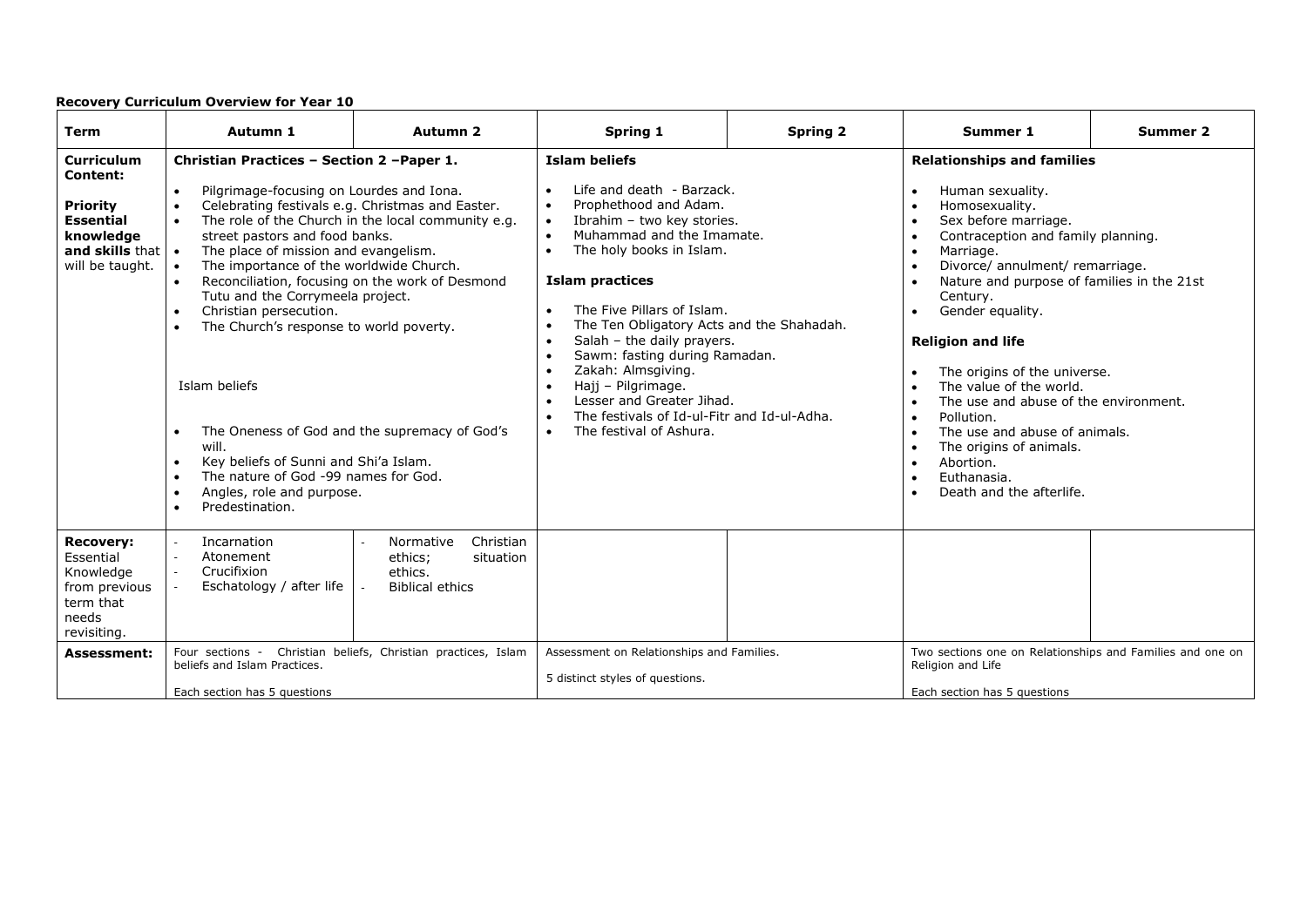| <b>Term</b>                                                                                                                    | Autumn 1                                                                                                                                                                                                                                                                                                                                                                                                                                                                                                  | <b>Autumn 2</b>                                                                                                                                                                                                                                                                                                                                                                                                                                                                       | Spring 1                                                                                                                                                                                                                                                                                                                                                                                                                                                                          | <b>Spring 2</b>                                                                                                                                                                                                                                                                                                                                                                                                                                                          | Summer 1                                                                                                                                                                                                                                                                                                                                                                                                            | Summer 2 |
|--------------------------------------------------------------------------------------------------------------------------------|-----------------------------------------------------------------------------------------------------------------------------------------------------------------------------------------------------------------------------------------------------------------------------------------------------------------------------------------------------------------------------------------------------------------------------------------------------------------------------------------------------------|---------------------------------------------------------------------------------------------------------------------------------------------------------------------------------------------------------------------------------------------------------------------------------------------------------------------------------------------------------------------------------------------------------------------------------------------------------------------------------------|-----------------------------------------------------------------------------------------------------------------------------------------------------------------------------------------------------------------------------------------------------------------------------------------------------------------------------------------------------------------------------------------------------------------------------------------------------------------------------------|--------------------------------------------------------------------------------------------------------------------------------------------------------------------------------------------------------------------------------------------------------------------------------------------------------------------------------------------------------------------------------------------------------------------------------------------------------------------------|---------------------------------------------------------------------------------------------------------------------------------------------------------------------------------------------------------------------------------------------------------------------------------------------------------------------------------------------------------------------------------------------------------------------|----------|
| <b>Curriculum</b><br><b>Content:</b><br><b>Priority</b><br><b>Essential</b><br>knowledge<br>and skills that<br>will be taught. | <b>Peace and Conflict Paper 2</b><br><b>Section 4</b><br>This theme is explored from a<br>Christians and Muslim<br>perspective and a worldview<br>perspective. However the focus<br>is Christianity as it is the main<br>religious tradition in the UK. For<br>each issue, students learn<br>about the issue, the different<br>Christian and Muslim attitudes<br>and Non-religious attitude.<br>-Introduction to religion, peace<br>and conflict.<br>-Violent protest and terrorism.<br>-Reasons for war. | Crime and Punishment -<br>Section 5 - Paper 2.<br>This theme is explored from a<br>Christians and Muslim<br>perspective and a worldview<br>perspective. However the focus<br>is Christianity as it is the main<br>religious tradition in the UK.<br>For each issue, students learn<br>about the issue, the different<br>Christian and Muslim attitudes<br>and Non-religious attitude.<br>Reasons for crime.<br>Religious attitudes to<br>lawbreakers and different<br>types of crime. | <b>Revision</b><br>focused<br>on<br>Preparing for PPE on paper<br>Students will have two lessons<br>on each section from paper 2.<br>One lesson will be an overview<br>of the learning from the unit.<br>other will<br>The<br>be the<br>application of the knowledge.<br>Students will then practice<br>exam questions and applying<br>subject knowledge. They will<br>the practise making links with<br>subject knowledge.<br>The revision will focus on the<br>following units. | <b>Revision</b><br>focused<br>on<br>paper 1.<br>Students will have two<br>lessons on each section from<br>paper 1. One lesson will be<br>an overview of the learning<br>from the unit. The other will<br>be the application of the<br>knowledge. Students<br>will<br>practice<br>then<br>exam<br>questions and<br>applying<br>subject knowledge. They will<br>the practise making links<br>with subject knowledge.<br>The revision will focus on the<br>following units. | <b>Interleaved revision on</b><br>Paper 1 and Paper 2.<br>Students will have lessons that<br>have a theme e.g. Christianity<br>is based on love and<br>forgiveness. They will then be<br>link their subject knowledge.<br>Love and Forgiveness Links<br>Crucifixion<br>Resurrection<br><b>Holy Communion</b><br>Baptism<br><b>Sacraments</b><br>Parables - Prodigal son.<br>Life after death.<br>Abortion<br>$\sim$ |          |
|                                                                                                                                | -Nuclear war and weapons of<br>mass destruction.<br>-The just war.<br>-Holy War and religion as a<br>cause of violence.<br>-Pacifism and peace -making.<br>-Religious responses to victims<br>of war                                                                                                                                                                                                                                                                                                      | Three aims of<br>punishment, deterrence,<br>reformation, retribution.<br>Religious attitudes to<br>causing suffering to<br>others.<br>Religious attitudes to the<br>treatment of criminals -<br>prison, corporal<br>punishment and<br>community service.<br>Forgiveness.<br>Death penalty.                                                                                                                                                                                            | Relationships<br>and<br>Families.<br>Religion and Life.<br>Peace and Conflict.<br>Crime and Punishment.                                                                                                                                                                                                                                                                                                                                                                           | <b>Christian Beliefs</b><br>$\sim$<br>Christian Practices.<br>$\sim$<br>Islam Beliefs.<br><b>Islam Practices</b>                                                                                                                                                                                                                                                                                                                                                         | Euthanasia<br>Divorce<br>Contraception<br>War<br>Reformation<br>Revision of Paper 1 and<br>Paper 2<br>Walking talking mocks.<br>Overview sheets<br>Focus on tricking concepts<br>e.g. Imamate.                                                                                                                                                                                                                      |          |